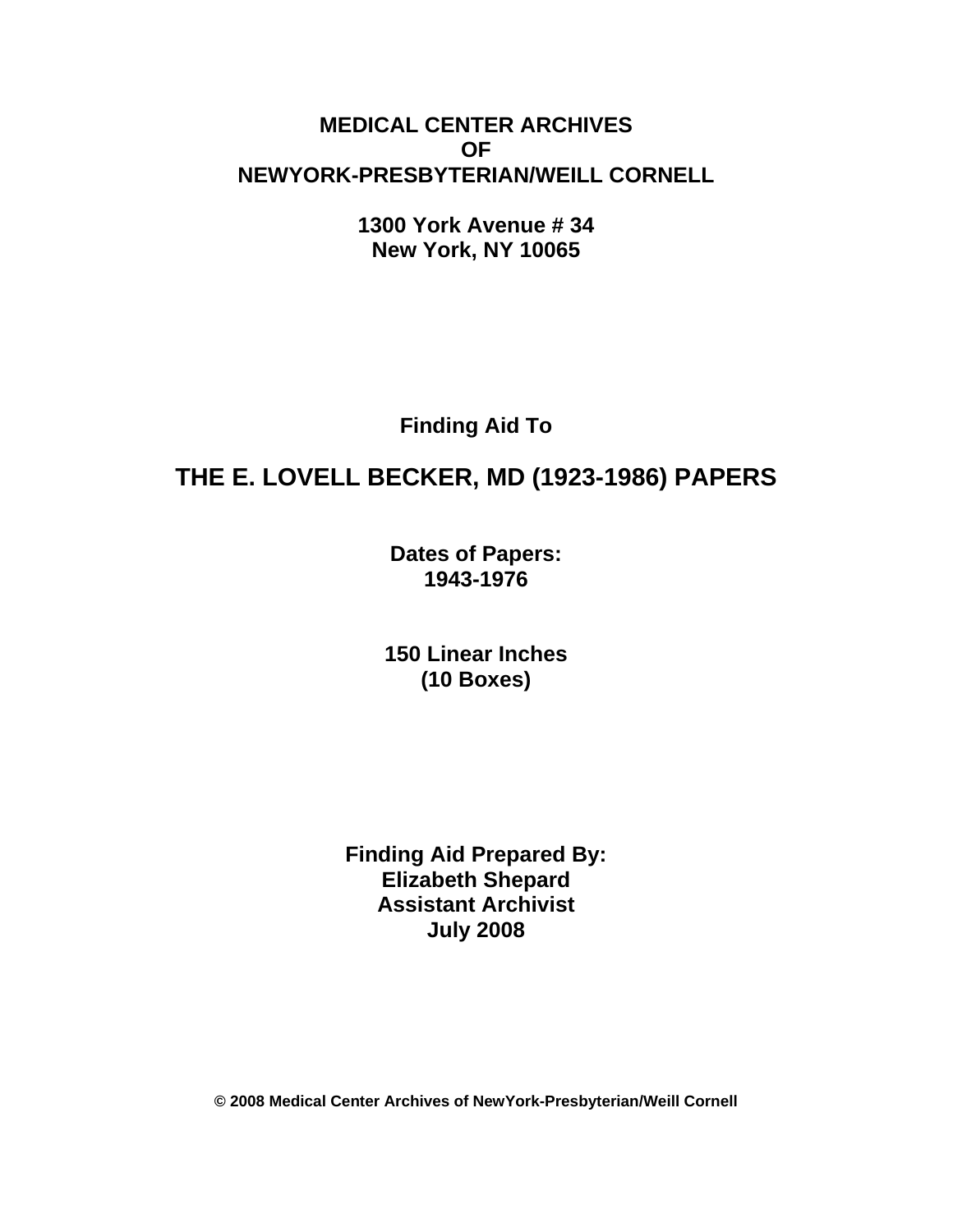## **PROVENANCE:**

The papers were donated to the archives in 1978.

## **ADMINISTRATIVE/BIOGRAPHICAL NOTE:**

Dr. Ernest Lovell Becker was born in January 13, 1923 in Cincinnati, OH. He received a B. A. in 1944 from Washington and Lee University in Virginia and a M. D. degree in 1948 from University of Cincinnati College of Medicine. After graduating from medical school, he was a resident at Medical College of Virginia. Prior to coming to this medical center, he studied with Dr. Homer Smith at New York University/Bellevue Hospital from 1951-1953 and was an assistant professor of medicine at Medical College of Virginia from 1955-1957. In addition, he was a captian with the U.S. Air Force Medical Corps from 1953-1955. He came to this medical center in 1957 as an assistant professor of medicine at Cornell University Medical College and assistant attending physician at New York Hospital. He rose to director of the Eugene F. DuBois Pavilion (Clinical Research Center) in 1960, chief of the Renal Division under the Department of Medicine in 1967 and professor of medicine/attending physician in 1969. He left in 1977, but continued to serve as an adjunct professor of medicine at Cornell University Medical College. He was the director of Graduate Medical Evaluation at AMA from 1978-1980, professor of medicine at Mt. Sinai and director of medicine at Beth Israel Medical Center from 1980-1984.

Dr. Becker was a leading expert in kidney research and treatment. He served as president of the National Kidney Foundation from 1970-1973 and received the Martin Wagner Memorial Award from this foundation in 1985. He helped get a house bill passed that provided money for dialysis and transplantation under Medicare and Medicaid. During his years in the military in the 1950s, he conducted several studies of high altitude physiology in the Andes in Peru. He studied the effects of high altitude on the heart, kidneys, and lungs, and how the natives there had adapted to the high altitude over generations. In additon, he published over 100 publications on his various kidney research.

He died on February 21, 1986 of diabetes at the age of 63.

## **SCOPE AND CONTENT NOTE:**

The papers have been organized into Correspondence (1953-1975), ICNNRD (1966- 1974), Other Committees (1964-1976), Speeches, Articles, and Reprints (1943-1976), and Research Files (1958-1966). The papers provide an good overview of his research interests and his work with the ICNNRD. No information is provided here on his personal life.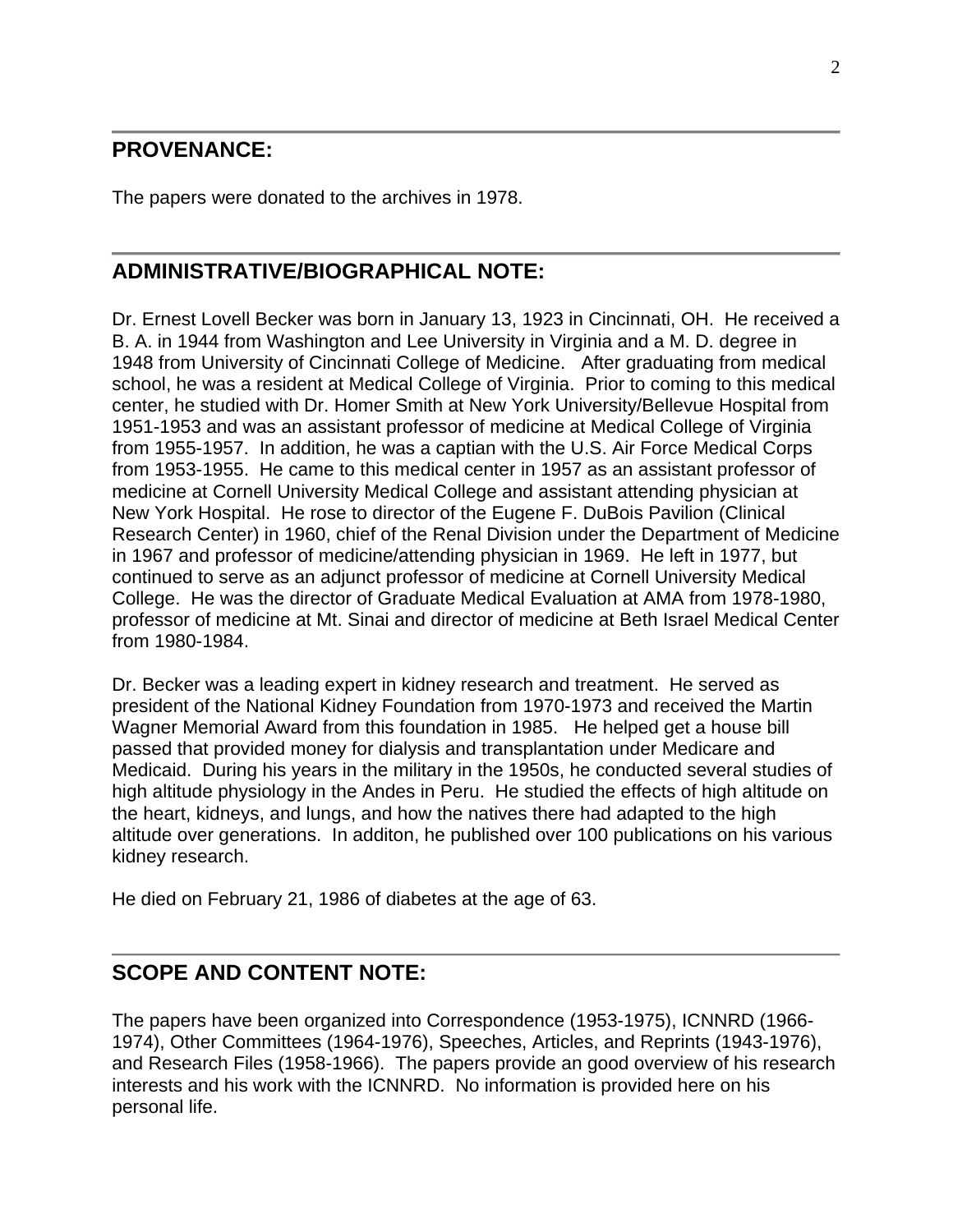Duplicate reprints and miscellaneous patient files were discarded. His microscopic slides were also discarded. Two boxes of his original papers are missing or were discarded at an earlier date.

### **Series I: Correspondence, 1953-1975 (Box 1)**

This series, arranged alphabetically, only provides a few correspondences. Most notably his correspondence with Dr. Homer Smith.

### **Series II: ICNNRD, 1966-1974 (Boxes 1-3)**

This series consists of his files regarding his work with the International Committee on Nomenclature and Nostology of Renal Diseases to publish a book on nomenclature for renal diseases. The series is divided up into meetings (1966-1971), correspondence (1962-1974), and manuscript files (1968-1971). This international group succeeded in publishing their book in 1974.

### **Series III: Other Committees, 1964-1976 (Box 4)**

This series, arranged alphabetically, consists of his work with other organizations including the Cardiovascular Medicine (journal),  $3<sup>rd</sup>$  International Congress of Nephrology, Journal of Hypertension and Renal Diseases, Life Sciences Advisory Group, and National Kidney Foundation.

### **Series IV: Speeches, Articles, and Reprints, 1943-1975 (Boxes 4-6)**

This series, arranged alphabetically, provides an overview of some of Dr. Becker's 100 publications.

### **Series V: Research Files, 1958-1966 (Boxes 6-10)**

This series was not processed. It contains his data books for his various kidney research activities.

## **ACCESS RESTRICTIONS:**

Some of the research files contained information regarding clinical studies of human subjects. These files are protected under the federal HIPAA prvacy rule.

## **ACCESS POINTS:**

## **RELATED MATERIAL:**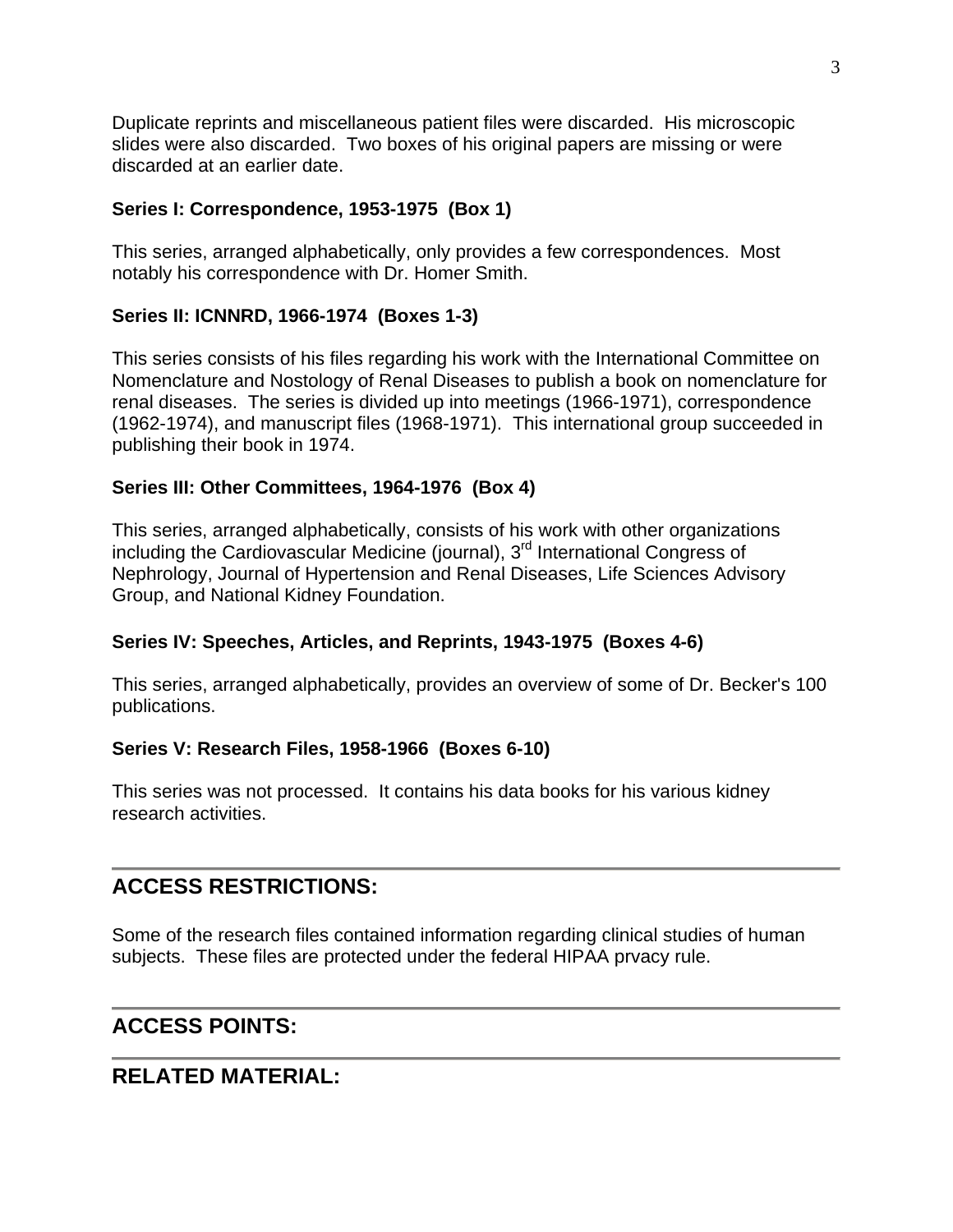# **BOX AND FOLDER LIST:**

## **Box 1: Series I, Correspondence, 1953-1975**

**Folder: Description:** 

|   | Association of American Medical Colleges, Medical Education |
|---|-------------------------------------------------------------|
|   | Group, 1975                                                 |
| 2 | <b>Explorer Club, 1973-1975</b>                             |
| 3 | Finch, Rufus, 1976                                          |
| 4 | Smith, Homer, 1953-1962                                     |

## **Box 1: Series II, ICNNRD, 1966-1974**

## **Meetings**

| 5               | <b>ICNNRD Address List</b>                                   |
|-----------------|--------------------------------------------------------------|
| 6               | ICNNRD, Meetings, 1966                                       |
| 7               | ICNNRD Meeting, Washington DC, 03/10-11/1967                 |
| 8               | ICNNRD, Meeting, Chicago, 06/16/1967                         |
| 9               | ICNNRD, Meeting, Chicago, 11/04/1967                         |
| $10 - 11$       | ICNNRD, Meeting, San Juan, 12/14-15/1967                     |
| 12 <sub>2</sub> | ICNNRD, Pathology Subcommittee Meeting, San Juan, 12/15/1967 |
| 13 <sup>2</sup> | ICNNRD, Meeting, London, 06/20/1968                          |
| 14              | ICNNRD, Executive Committee Meeting, Washington DC,          |
|                 | 11/24/1968                                                   |
| 15              | ICNNRD, Meeting, Washington DC, 02/20-21/1969                |
| 16              | ICNNRD, Meeting, Paris, 03/15-16/1969                        |
| 17              | ICNNRD, Meeting, Stockholm, 06/22/1969                       |
| 18              | ICNNRD, Executive Committee Meeting, Chicago, 11/07-08/1969  |
| 19              | ICNNRD, Meeting, Washington DC, 12/02-03/1969                |
| 20              | ICNNRD, Meeting, Hollywood Beach, 10/09-10/1970              |
| 21              | ICNNRD, Executive Committee Meeting, Washington DC,          |
|                 | 11/22/1970                                                   |
| 22              | ICNNRD, Pathology Subcommittee Meeting, Montreal, 03/10/1971 |
| 23              | ICNNRD, Meeting, Sanibel Island, 04/04-05/1971               |
| 24              | ICNNRD, Meeting, Barbados, 11/29-12/06/1971                  |
| 25              | <b>Subcommittees</b>                                         |
| 26              | Contributors                                                 |
|                 |                                                              |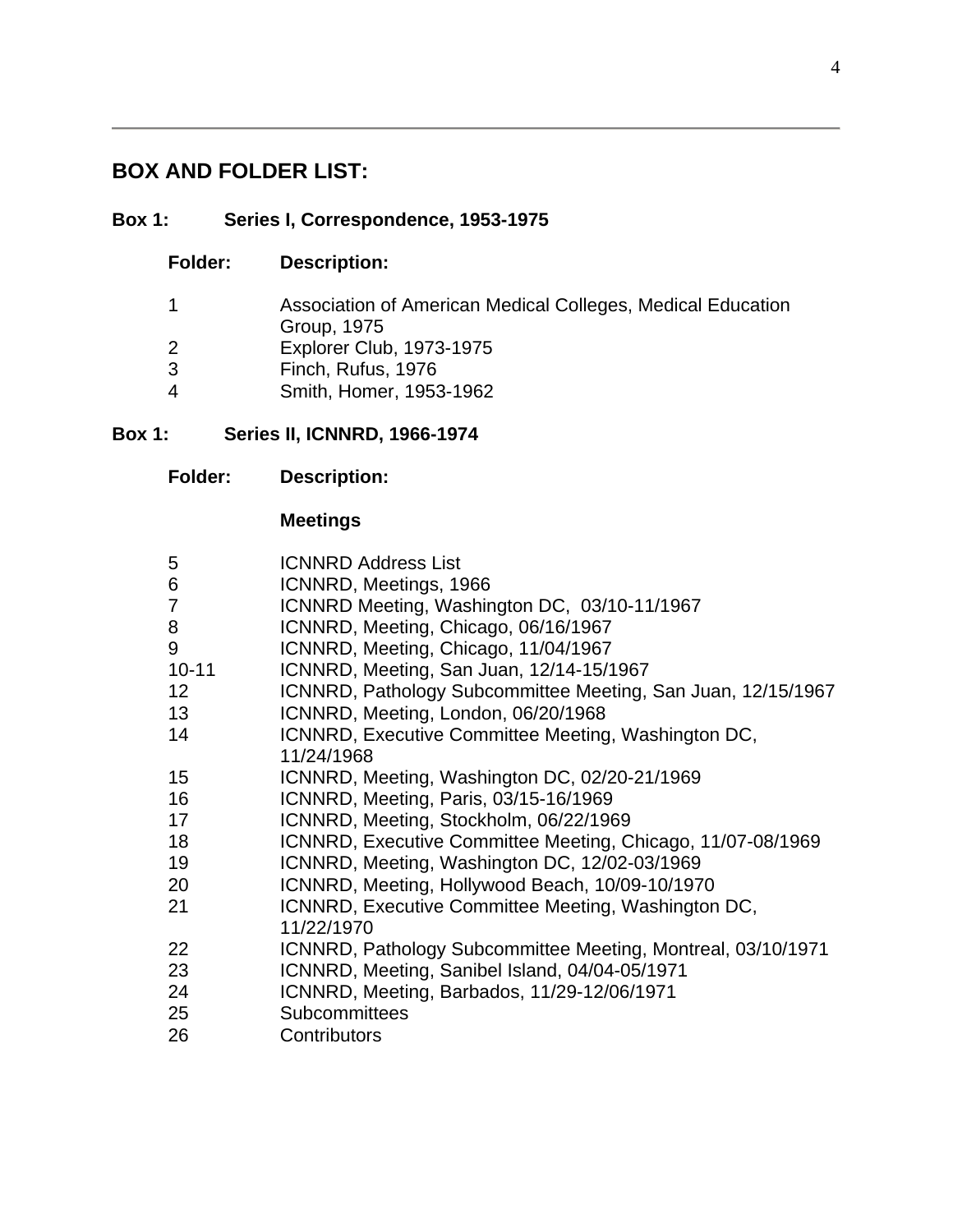# **Correspondence**

| 27 | Abrams, Herbert, 1967-1970                                       |
|----|------------------------------------------------------------------|
| 28 | Alleyne, G. A., 1969                                             |
| 29 | Asscher, A. W., 1969-1972                                        |
| 30 | Bartter, Frederic, 1969                                          |
| 31 | Bergstrand, Anders, 1967-1974                                    |
| 32 | Bialestock, Dora, 1969                                           |
| 33 | Blainey, J. D., 1967-1969                                        |
| 34 | Boyarsky, Saul, 1969                                             |
| 35 | Brod, Jan, 1969, 1971                                            |
| 36 | Brun, Claus, 1966-1969                                           |
| 37 | Bucht, Harje, 1969                                               |
| 38 | Churg, Jacob, 1967-1975                                          |
| 39 | Clarke, B. G., 1967-1969                                         |
| 40 | Crocker, Diane, 1969-1972                                        |
| 41 | Dent, C. E., 1969                                                |
| 42 | Dolger, Henry, 1969                                              |
| 43 | Dustan, Harriet, 1969-1970                                       |
| 44 | Earle, David, 1967-1973                                          |
| 45 | Elwood, J. Clint, 1969                                           |
| 46 | Executive Committee, 1968-1974                                   |
| 47 | Executive Committee, Memos, 1969-1971                            |
| 48 | Fanconi, G., 1969                                                |
| 49 | Federation of American Societies for Expermental Biology, 1966-  |
|    | 1969                                                             |
| 50 | Federation of American Societies for Experimental Biology, 1970- |
|    | 1973                                                             |
| 51 | Forland, Marvin, 1969                                            |
| 52 | Friedenberg, Richard, 1969                                       |
| 53 | Funck-Brentano, J. L., 1968-1969                                 |
| 54 | Goldsmith, H. J., 1969                                           |
| 55 | Gordon, Burgess, 1968                                            |
| 56 | Graham, John                                                     |
| 57 | Grayhack, John, 1967                                             |
| 58 | Habib, Renee, 1966-1969                                          |
| 59 | Hamburger, Jean, 1969-1971                                       |
| 60 | Heptinstall, Robert, 1966-1970                                   |
| 61 | Holland                                                          |
| 62 | Janeway, Charles, 1968                                           |
| 63 | Jennings, Robert, 1966                                           |
| 64 | Johnson, Robert, 1968                                            |
| 65 | Kark, Robert, 1967-1972                                          |
| 66 | Kessler, Richard                                                 |
| 67 | Kimmelstiel, Paul, 1966-1968                                     |
| 68 | Kincaid Smith, Priscilla, 1969-1972                              |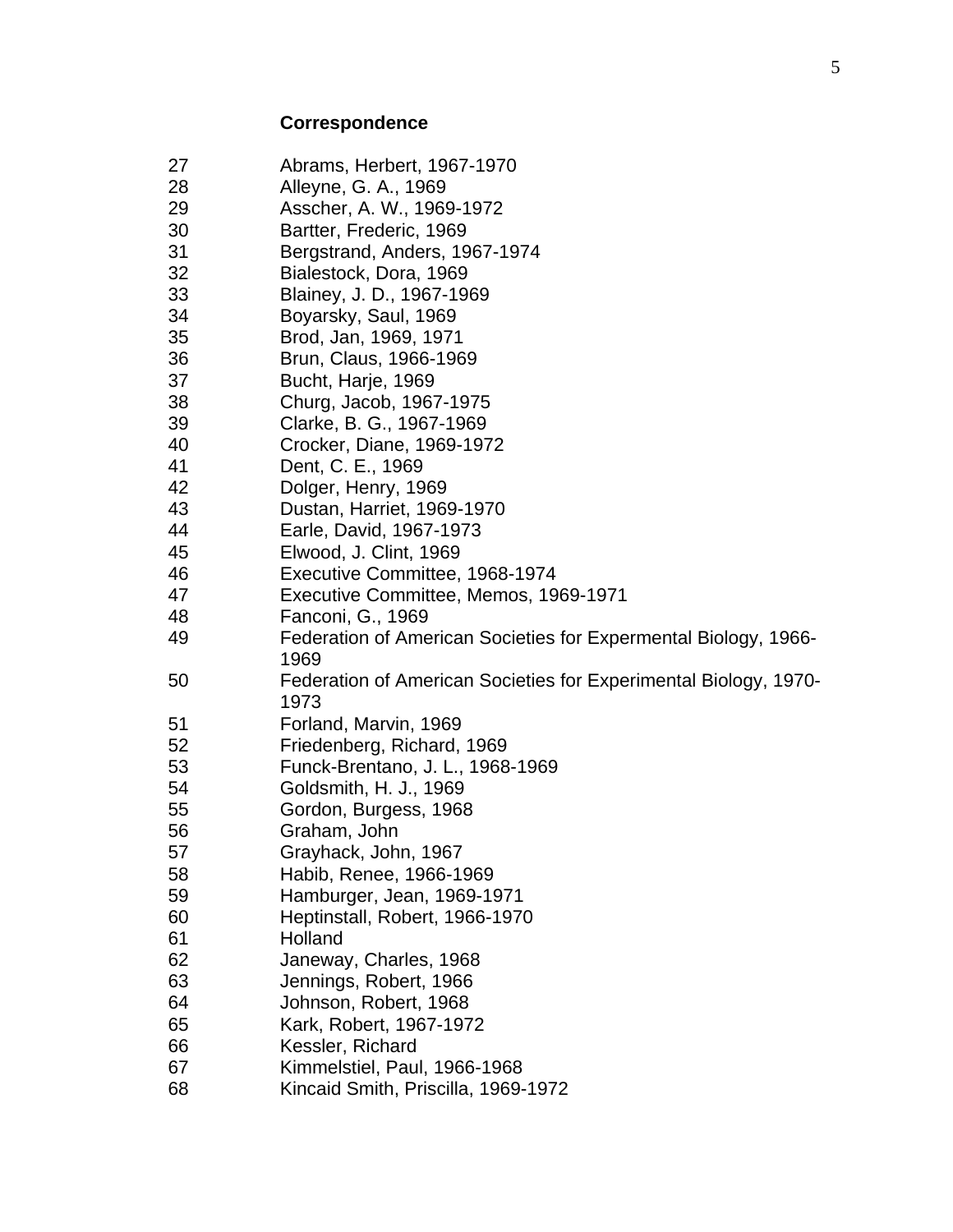| -69 | King, Lowell, 1970  |
|-----|---------------------|
| -70 | Kunin, Calvin, 1969 |

# **Box 2: Series II, ICNNRD, 1966-1974**

# **Folder: Description:**

| 1  | Lange, Kurt, 1967-1971                   |
|----|------------------------------------------|
| 2  | Lattimer, John                           |
| 3  | Levin, Nathan, 1969-1972                 |
| 4  | Lowe, Charles, 1969                      |
| 5  | Luxton, R. W., 1969                      |
| 6  | Macy Foundation, 1966-1974               |
| 7  | Maher, John, 1969                        |
| 8  | Mandema, Enno, 1969                      |
| 9  | Mandel, Emmanuel, 1969                   |
| 10 | Marshall, Victor, 1969                   |
| 11 | McClusky, Robert, 1968                   |
| 12 | McKelvey, Eugene                         |
| 13 | Merrill, John, 1967-1969                 |
| 14 | Muehrcke, Robert, 1969                   |
| 15 | Nagamatzu, George, 1969                  |
| 16 | National Institutes of Health, 1966-1971 |
| 17 | National Medical Library, 1967-1973      |
| 18 | New Glossary Labels & Memo               |
| 19 | Nomenclature Glossary Requests, 1972     |
| 20 | Nomenclature-Renal Diseases, 1967        |
| 21 | Oken, Donald, 1971                       |
| 22 | Perkoff, Gerald, 1969                    |
| 23 | Pirani, Conrad, 1966-1971                |
| 24 | Pollak, Victor, 1967-1970                |
| 25 | Potter, E.V.                             |
| 26 | Publishing Correspondence, 1972-1974     |
| 27 | Pullman, Theodore, 1966-1972             |
| 28 | <b>Punch Cards-Pathology</b>             |
| 29 | Relman, Arnold, 1967-1969                |
| 30 | Rennie, Drummond, 1969                   |
| 31 | Rhodin, Johannes, 1969                   |
| 32 | Rocha, Heonir, 1969                      |
| 33 | Rosenthal, Ira, 1969                     |
| 34 | Scheinberg, I. Herbert, 1969             |
| 35 | Simon, Norman                            |
| 36 | Soothill, J. F., 1969                    |
| 37 | Spink, Wesley, 1969                      |
| 38 | Strauss, Maurice, 1969                   |
| 39 | Wesson, Lawrence, 1968                   |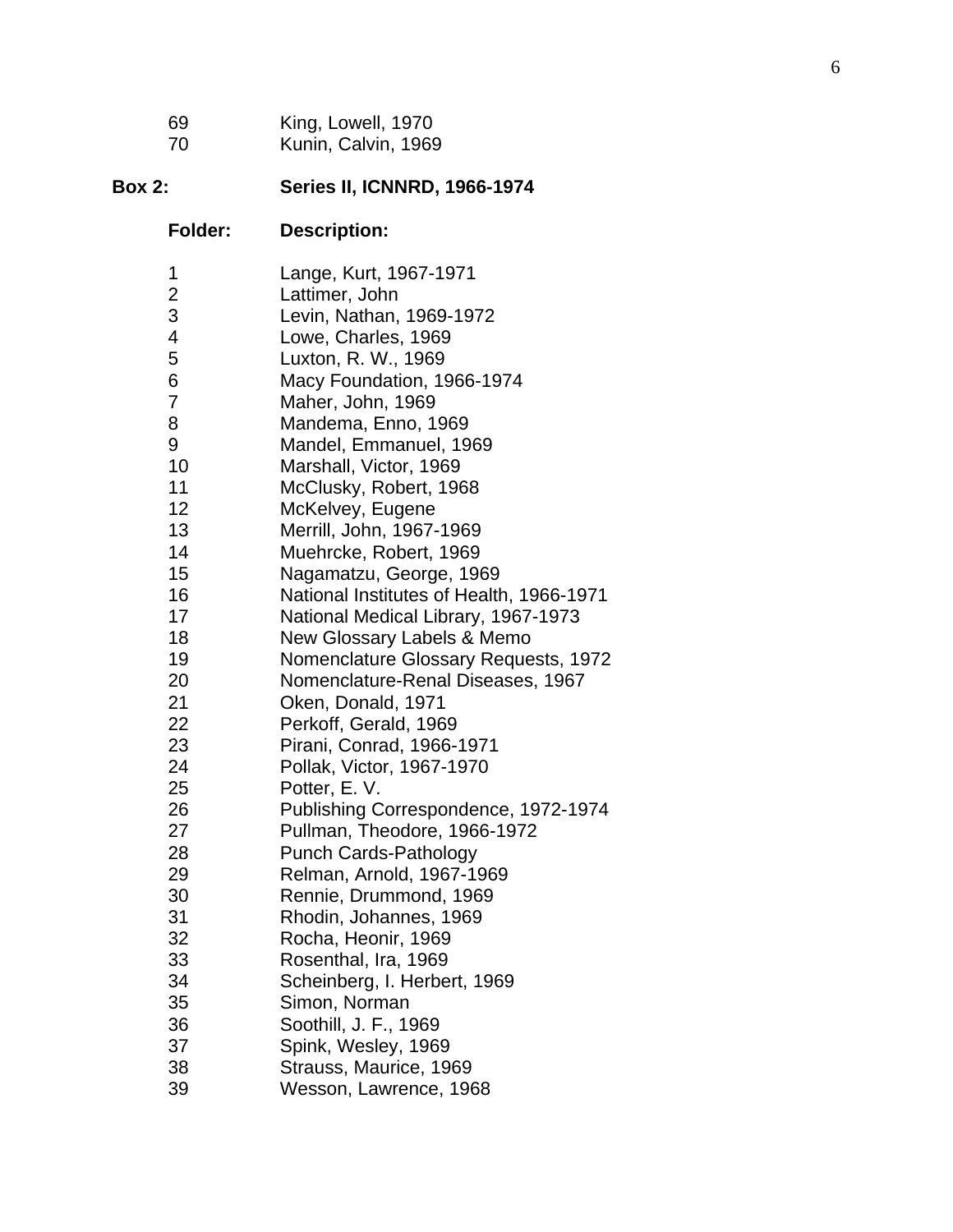- 40 Wilentz, Joan, 1969-1970
- 41 Wilson, David, 1969
- 42 Woodbury, Max, 1967
- 43 World Health Organization, 1970-1972
- 44 Worthen, Howard, 1967-1969
- 45 Zinsser, Hans, 1969

### **Manuscript Files**

- 46 Anatomy Classifications
- 47 Anatomy Glossary, 1969
- 48 Biographies
- 49 Clinical Chemistry-Oscar Bodansky
- 50 Clinical Glossary
- 51 Computers
- 52 Earlier Classifications
- 53 Functional Capacity
- 54 Glossary-Miscellaneous Notes
- 55 Handbook of Kidney Nomenclature
- 56 Hypertension, 1970
- 57 Immunology
- 58 Nephrotic Syndrome
- 59 Nomenclature Outlines
- 60 Opthalmic Techniques, 1969-1971
- 61 Pathology Glossary, 1969-1971
- 62 Pediatrics, 1970
- 63 Physiology, 1968-1970
- 64 Publicity
- 65 Radiology, 1970
- 66 Renal Biopsies
- 67 Urology, 1968
- 68-69 A Handbook of Kidney Nomenclature-earlier version

### **Box 3: Series II, ICNNDR, 1966-1974**

### **Manuscript Drafts-not processed**

### **Box 4: Series III, Other Committees, 1964-1976**

### **Folder: Description:**

- 1 Cardiac Arrest Committee, 1976
- 2 Cardiovascular Medicine, 1973-1976
- 3-5 3<sup>rd</sup> International Congress of Nephrology, Finance Committee, Binder I, 1964-1966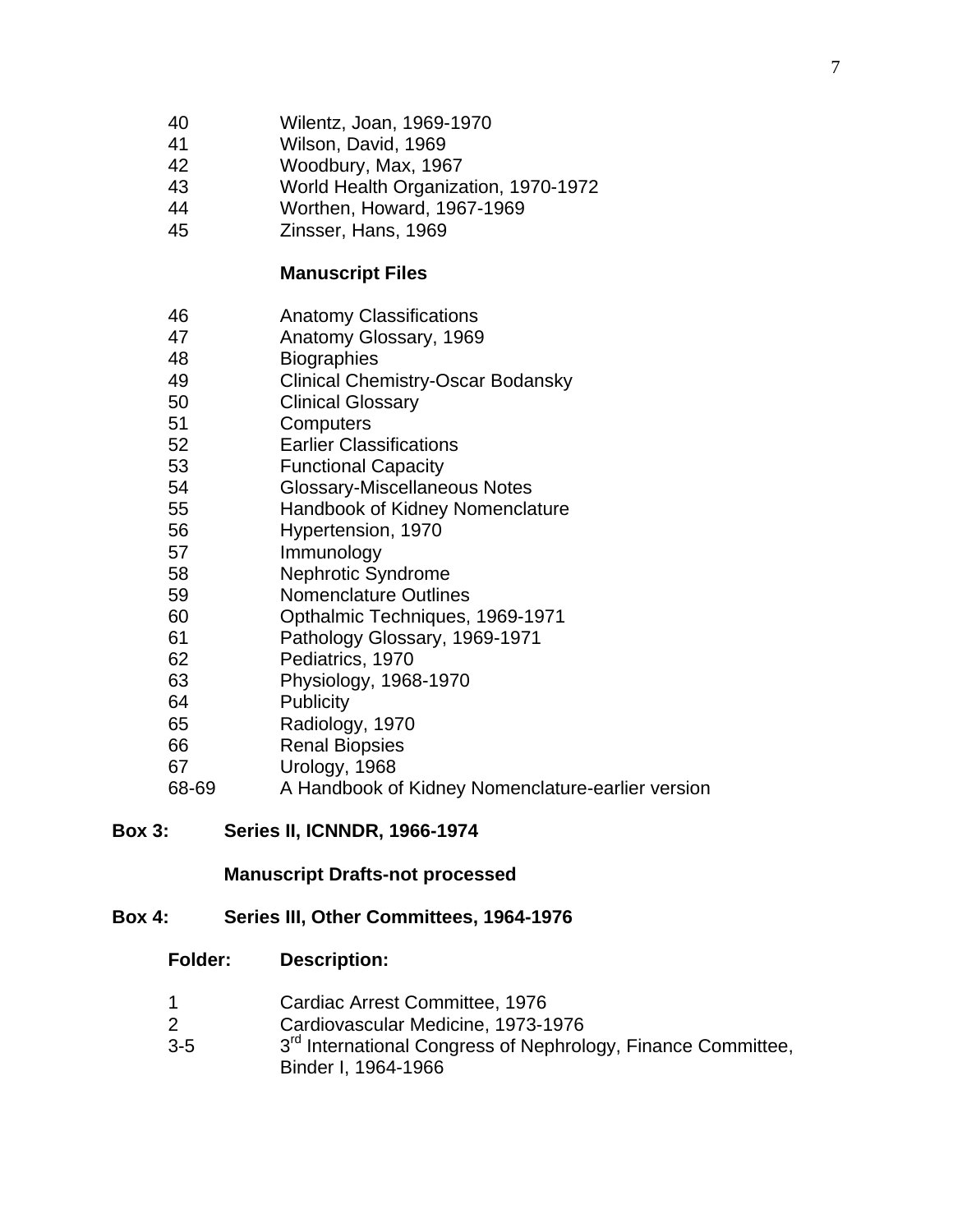| $6 - 8$        | 3 <sup>rd</sup> International Congress of Nephrology, Finance Committee, |
|----------------|--------------------------------------------------------------------------|
|                | Binder II, 1964-1966                                                     |
| 9              | Journal of Hypertension and Renal Disease, 1975-1976                     |
| 10             | Life Sciences Advisory Group, Inc., 1972-1973                            |
| $\overline{A}$ | Notional Kidney Foundation 1070                                          |

11 National Kidney Foundation, 1970

### **Box 4: Series IV, Speeches, Articles, Reprints, 1943-1976**

### **Folder: Description:**

- 12 "Acidosis of Chronic Renal Failure," given at Medical Society of DC, 02/20/1957
- 13 "Acute Glomerulonephritis in an Adult with Longstanding Diabetes Mellitus," 1960 (Restricted)
- 14 "Aortic Homografts in Dogs," ca. 1955
- 15 "Capillary Vascularization in Puppies Born at a Simulated Altitude of 20,000 Feet," 1955
- 16 "Clearances of Urinary Proteins in Patients who Underwent Renal Transplantation"
- 17 "Effect of a Mercurial Diuretic on the Excretion of Free Water in Diabetes Insipus," 1957
- 18 "Free Water Formation in Normal Man"
- 19 "Free Water Production during and after Osmotic Diuresis," 1963
- 20 "Glomerulonephritis and the Nephrotic Syndrome Associated w/ Juvenile Diabetes," ca. 1969 (Restricted)
- 21 Photographs of Plates from Hoeber Book
- 22 "Hypertension of the Myocardium in Puppies Born at a Simulated Altitude of 20,000 Feet," ca. 1955
- 23 "Hysteresis of Electrolyte Excretion and Maximal Urinary Concentration in Mannitol Diuresis," speech given at A. P.S. Fall Meeting, 09/04/1956

### **Box 5: Series IV, Speeches, Articles, and Reprints, 1943-1976**

### **Folder: Description:**

- 1 "Life in Peruvian Andes," 1965
- 2 "Myocardial Capillaries in Rats w/ Cobalt Induced Polycythemia," ca. 1959
- 3 "Nephrotic Syndrome Following Contact with Mercury," 1962
- 4 "Nephrotic Syndrome in Adults," 1963
- 5 "The Nephrotic Syndrome in Adults," 1965
- 6 "The Nephrotic Syndrome in Adults," 1965
- 7 "The Nephrotic Syndrome in Adults," 1966
- 8 "Observations on the Measurements of Extra-Cellular Fluid Volumes in Normal Dogs," 1955